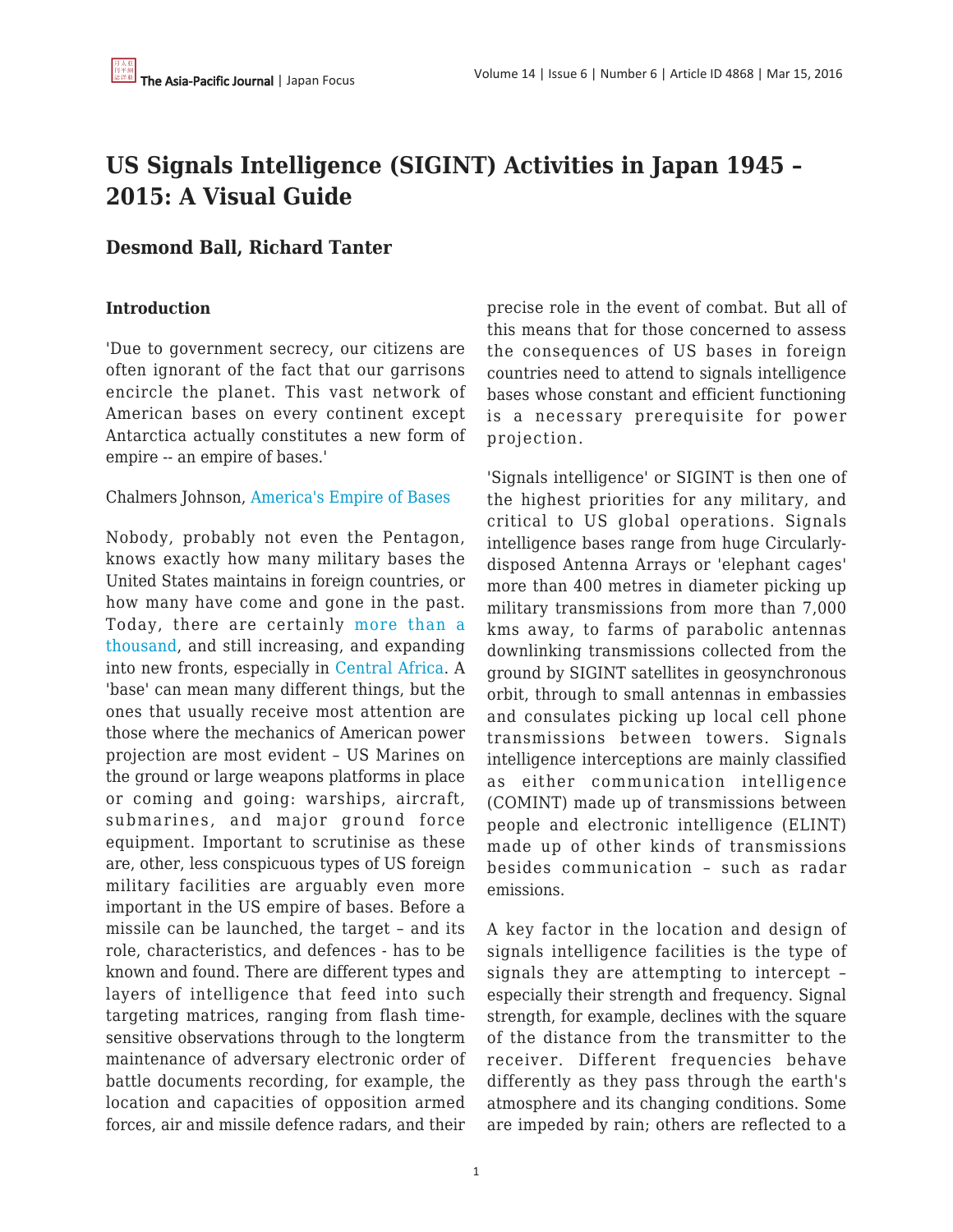

greater or lesser degree by layers in the ionosphere, enabling short-wave (High Frequency 3-30 MHz) radio signals to bounce around the world. 'Line of sight' (LOS) radio at VHF frequencies (30-300 MHz) and higher generally follow a straight line from the point of transmission until at a certain distance the curvature of the earth makes it impossible for the receiving station to pick up the signal. At a little above sea-level this is a matter of tens of kilometres. For a transmitter at an altitude of 1,500 metres, line of site range is more than 150 kms, depending on weather conditions.

The higher the frequency, the smaller the antenna diameter required to receive and transmit. On the other hand, the higher the frequency, the shorter the wavelength, and the greater demands for antenna precision and stability, especially from transmitters and receivers in motion.

As the military and commercial demand for bandwidth has grown rapidly, satellite communications, which are now critical for all advanced militaries, have moved progressively up the radio frequency spectrum to shorter and shorter wavelengths, from the Very High Frequency Range (VHF; 30 - 300 MHz) through Ultra High Frequency (UHF), Super High Frequency (SHF) and Extremely High Frequency (EHF; 30 – 300 GHz) range.

The US maintained signals intelligence (SIGINT) activities at about 100 sites in Japan during the Cold War, probably more than in any other country. In Japan today, about 1,000 US personnel are engaged in SIGINT, Information Operations, Internet surveillance and Network Warfare activities, mainly at Yokusuka, Misawa, Yokota Air Base in Tokyo, Camp Hansen and Kadena Air Base in Okinawa, and the US Embassy in Tokyo. The US SIGINT activities in Japan have directly supported US nuclear war planning, Korean War and Vietnam operations, and since September 2011, the 'Global War on Terror'. The technological developments over these seven decades have been stupendous. The end of the Cold War coincided with the beginning of the World Wide Web and the Internet age. Surveillance of the Internet and computer network systems became the highest priority. Intelligence became conflated with operations, with a proliferation of Information Operations (IO) and Cyber-warfare units. There has been no Japanese involvement in the US SIGINT activities, and no direct cooperation between US and Japanese SIGINT stations, apart from limited cooperation with respect to particular crises, and with the partial exception of Camelus at Camp Hansen since 2007. Japan is a Third Party to the UKUSA Agreements under which the US and Japan exchange certain designated intercept materials, including HF/VHF DF bearings, but excluding higher level cryptologic material.

The full version of this report provides accounts and photographs of more than 90 SIGINT bases operated by the US military in Japan since 1945. It draws on declassified official US documents, memoirs of former service personnel, Japanese reports, photographic interpretation, and extensive site visits for ground-truthing.

The US now conducts signals intelligence (SIGINT) and cyber-warfare activities at six places in Japan. Yokosuka Naval Base in Tokyo Bay, which was first opened as a US Navy SIGINT station in April 1946, now hosts the Navy Information Operations Command (NIOC), which provides SIGINT, Information Operations and Cyber-warfare support to the 7<sup>th</sup> Fleet HQ at Yokosuka. The SIGINT station at Misawa in Aomori Prefecture, which was established by the US Air Force in March 1951, became by the 1990s one of the largest in the world, hosting a huge AN/FLR-9 Circularlydisposed Antenna Array (CDAA), a large satellite communications (SATCOM) interception field, and the Misawa Cryptologic Operations Center (MCOC), involving large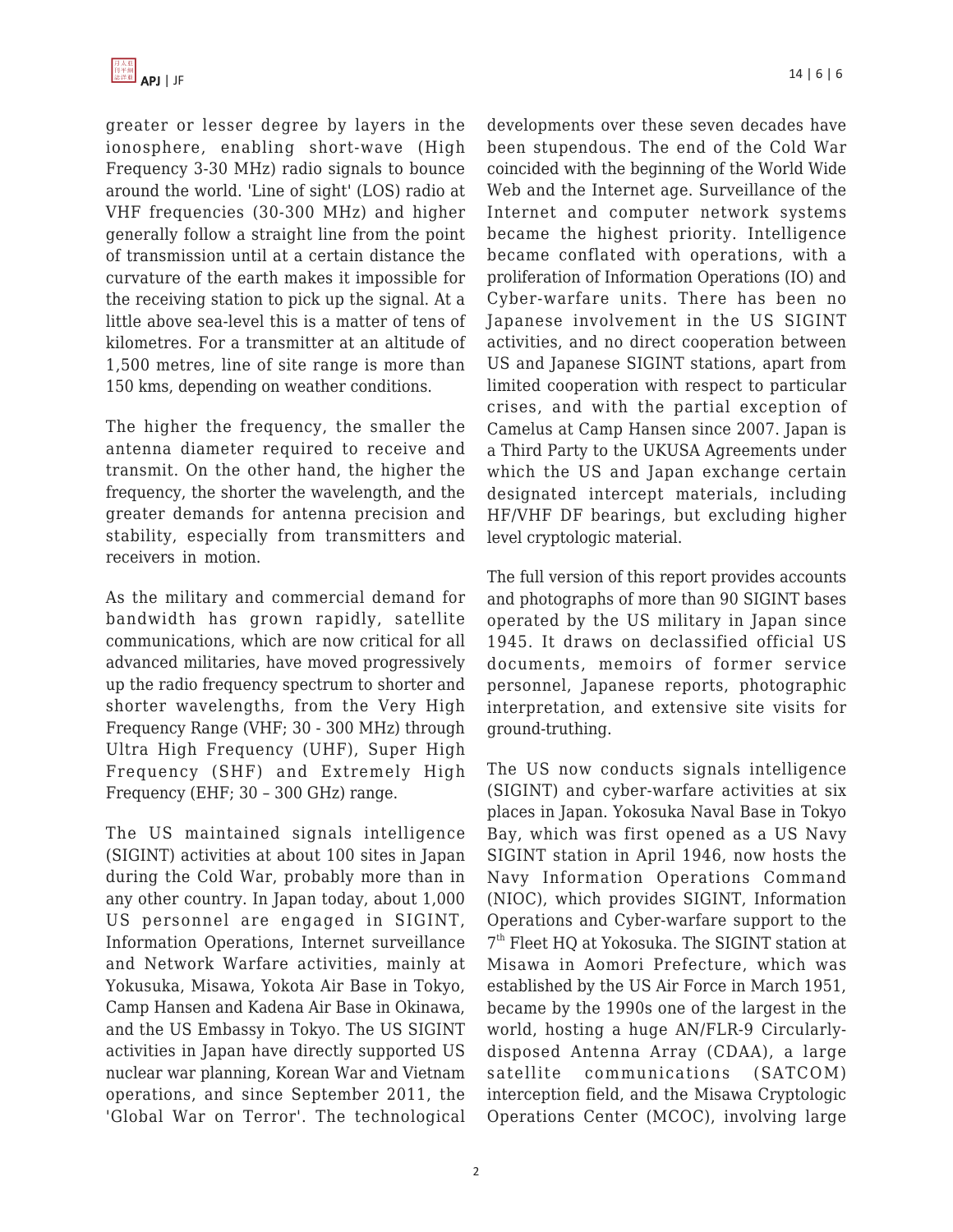elements from the cryptological agencies of each Service, although the AN/FLR-9 elephant cage has recently been dismantled and the Service elements have departed. Yokota Air Base in metropolitan Tokyo, once the main base in Japan for US airborne SIGINT operations in the Far East, now hosts the office of the Department of Defense (DoD) Special Representative Japan (DSRJ), the senior representative of the National Security Agency (NSA) in Japan, and has become a major internet surveillance and Network Warfare centre. An enormous CDAA was constructed at Camp Hansen, in Okinawa, in 2002-06; it replaced the US Navy's giant AN/FRD-10 CDAA at Camp Hanza, which was built in 1962 and dismantled in 2007. Kadena Air Base in Okinawa is now the main base in Japan for US Air Force RC-135 and US Navy EP-3E SIGINT aircraft operating in the western Pacific. The NSA reportedly also maintains a special collection unit at the US Embassy in Tokyo.

The US maintained SIGINT activities at about 100 sites in Japan at various times over the period from 1945 to the mid-1990s, notwithstanding several rounds of rationalisation and consolidation. It probably had more SIGINT-related sites in Japan than in any other country during the Cold War. There were more US SIGINT sites in Western Europe than in the East Asian/western Pacific theatre during the course of that half century, but Japan hosted by far the most in the latter region.

As an NSA history of US cryptological activities during the Cold War noted in 1967, Japan was 'close to the enemy, an ideal SIGINT platform, and in a quasi-subordinate diplomatic status resulting from the American occupation'. Okinawa, still under US military administration until 1972, 'had become a virtual aircraft carrier for American SIGINT collection, with stations at Sobe, [deleted], Hanza and Kadena'.<sup>1</sup>

The US facilities varied enormously with respect to their sizes, capabilities, functions and productivity. Many of them were small and short-lived, especially during the early postwar period. Many minor direction-finding (DF) sites, in particular, were located in remote and isolated places, and maintained by only a few people. On the other hand, some stations were very large and involved major investments, such as the AN/FLR-9 CDAA and the Project Ladylove SATCOM (satellite communications) interception facilities at Misawa, the Navy's station at Kami Seya, and the AN/FRD-10 facility at Camp Hanza in Okinawa. Some became quite famous, such as Wakkanai, which intercepted the Soviet Air Force signals relating to the shoot-down of KAL Flight 007 over Sakhalin Island on 1 September 1983, portions of the tape recordings of which were played by President Ronald Reagan in a special address to the nation several days later, attracting world-wide attention to the facility. Camp Hanza was embroiled in local political controversy for more than three decades until the so-called 'elephant cage' was dismantled. The Ladylove SATCOM interception site at Misawa is featured on innumerable websites about NSA's Echelon civilian telecommunications monitoring program.

From fragmentary beginnings in 1945, within a couple of decades thousands of people were maintaining large antenna farms at more than 20 places, with many more minor sites. Among the larger sites, about 1,500 personnel were assigned to Kami Seya in 1960, Camp Hanza had about 500 personnel at its peak in the late 1960s and the 1970s, about 500 were stationed at Wakkanai in the late 1950s and the 1960s, some 865 personnel were at Onna Point in Okinawa in 1965, and more than 700 personnel were at the Joint Sobe Processing Station (JSPS) at Torii Station in Okinawa in 1968. There were more than 1,900 personnel at Misawa in 1983. A total of around 6,000 would have been engaged in SIGINT activities throughout Japan at the numerical peak in the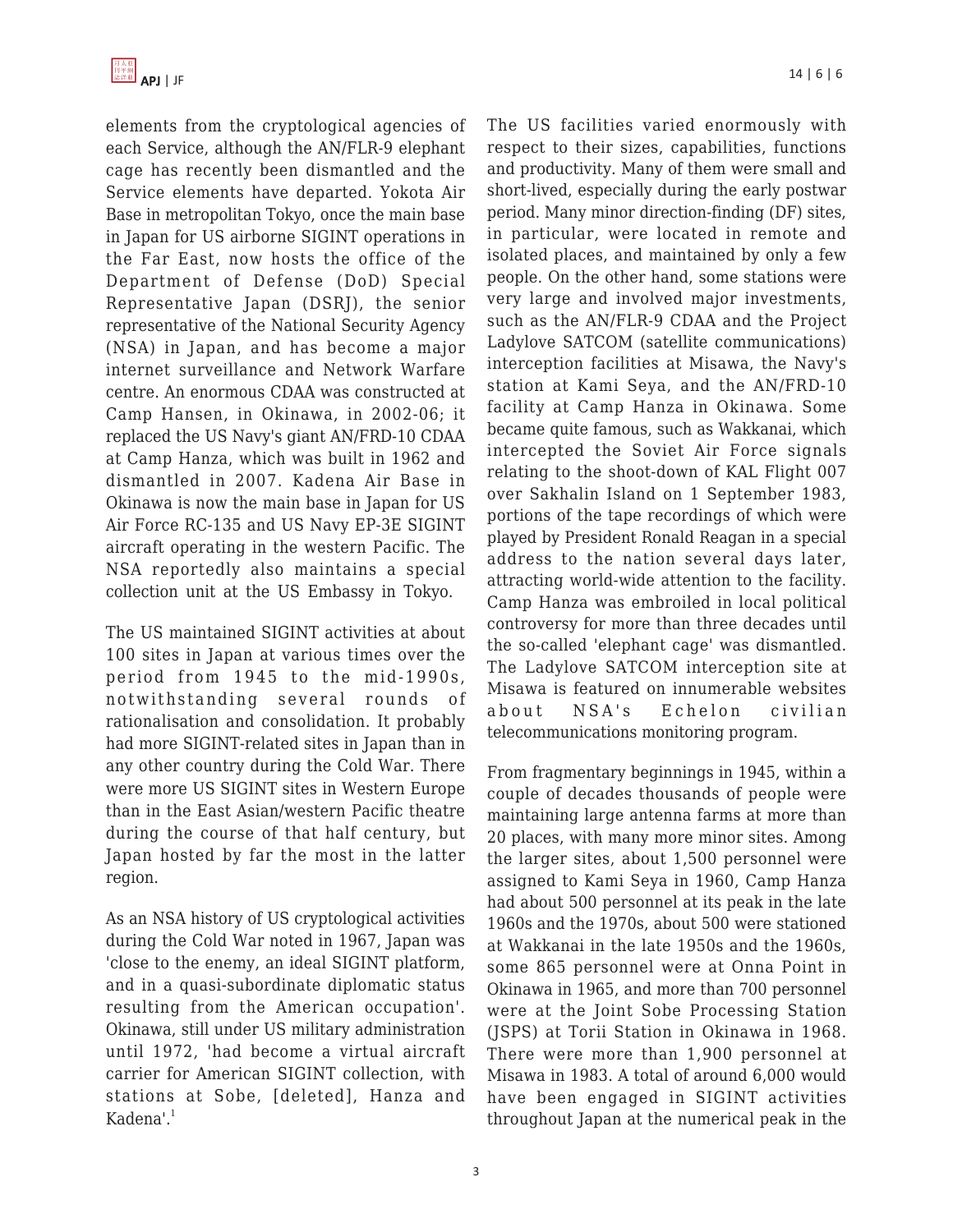late 1960s, with perhaps around 4,000 in the 1970s and 1980s. Many tens of thousands of US SIGINT personnel have served in Japan during the decades since 1945. As in the realm of information technology more generally, SIGINT establishments and operations have been transformed in both capacities and levels of efficiency. There are probably only about 1,000 US personnel engaged in SIGINT, Information Operations, Internet surveillance and Network Warfare activities in Japan today.

These include personnel from all three Services as well as civilian contractors. For example, the DSRJ facility at Yokota there are Army Information Technology Specialists, Navy communications technicians (CTs) and Communications Watch Officers, USAF

Special Collection Systems Senior Engineers (which 'provide RF and computer systems field engineering support'), and civilian Computer Information Security Managers from NSA at Fort Meade.

In the past the larger bases employed a number of Japanese nationals – Camp Zama, for example, employed more than a hundred in 1964, but the numbers are smaller today. However, none of these were engaged in operational matters. Rather, they provided

perimeter security, maintained the utilities such as power, water and sewage, and worked as grounds-keepers, cleaners, drivers, waste removalists, etc. Since the 1990s, as US communications and communications interception activities have increasingly moved to the Internet, the Japanese work-force has increased at many US

facilities, where they are increasingly employed in providing IT support, including maintaining connectivity with Japanese Internet service providers (ISPs) and telecommunications carriers.

US SIGINT activities in Japan have undergone

enormous changes over the course of these seven decades, of which the personnel movements are a manifestation. They have been generated by short-term budgetary considerations, changes in US-Japan political relations, the exigencies of the Cold War and changes in the regional security environment, the demands of the US involvement in the Korean War, the Vietnam War, and the 'global war on terrorism', technological developments, and organisational changes within the US intelligence community.

With regard to budgetary factors, defence cuts by the Eisenhower Administration in 1957-58 forced major contractions and rationalisations, including the movement of the Army Security Agency's HQ ASAPAC from Camp Oji in Tokyo to Hawaii and the deactivation of its SIGINT station at Fukakusa near Kyoto. HQ ASAPAC returned to Tokyo, at Camp Zama, in 1960, but was moved back to Hawaii in 1965, evidently for balance of payments reasons. According to an official history of the US Air Force Security Service (USAFSS), budget cuts forced the closure of its stations at Wakkanai, Hakata and Yokota in 1972.<sup>2</sup> The deactivation of all Service SIGINT units at Misawa, announced in February 2014, was attributed to fiscal austerity measures by the Pentagon.<sup>3</sup>



**Radio frequency spectrum. Source: Peter Miller, ["Ka-Band – the future of satellite](http://www.tele-satellite.com/TELE-satellite-0709/eng/feature.pdf) [communication?"](http://www.tele-satellite.com/TELE-satellite-0709/eng/feature.pdf), TELE-satellite & Broadband, 9 August 2007, pp. 12-14.**

With respect to the impact of changes in the status and temperament of US-Japan political relations, the growth of Japanese political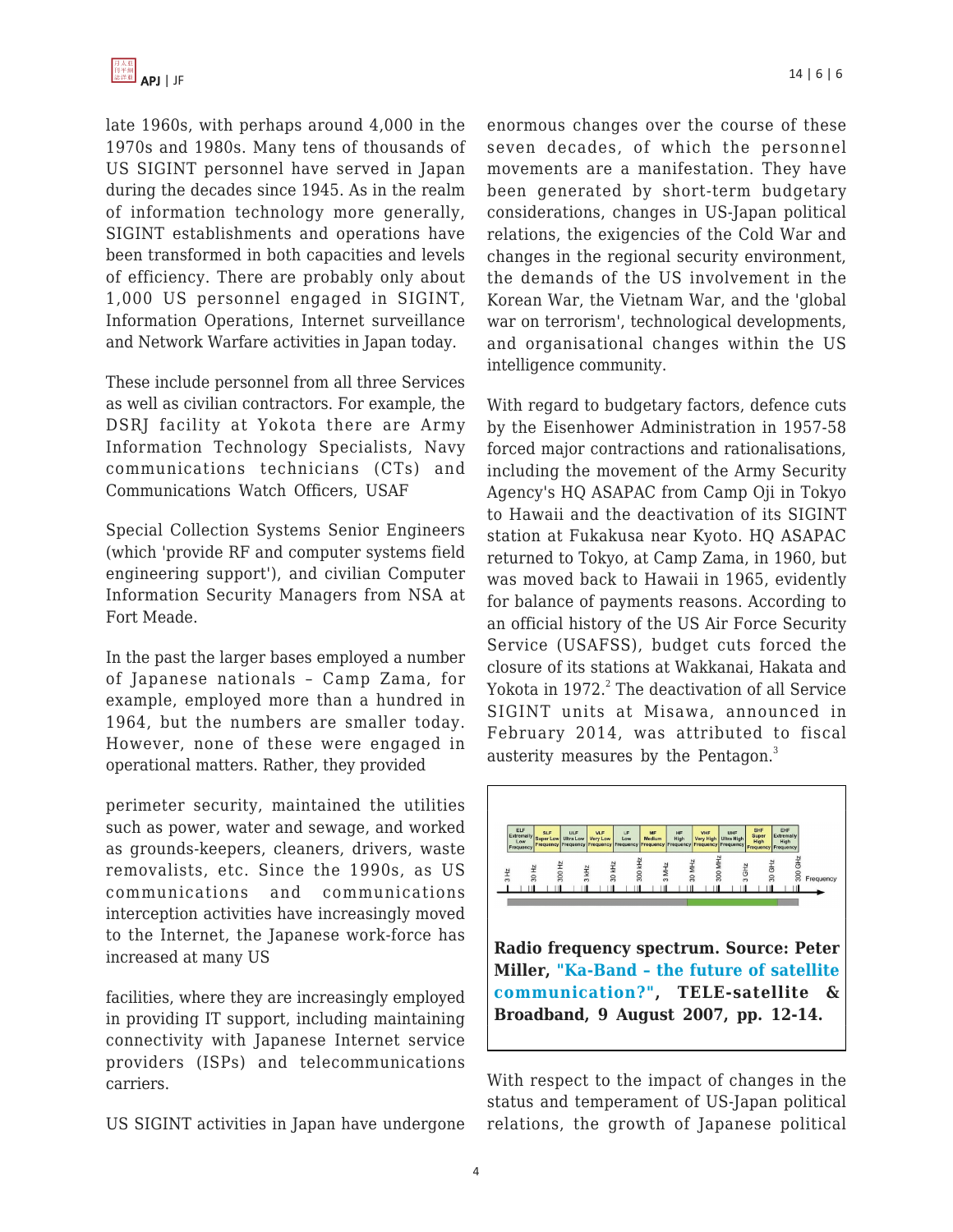autonomy after the signing of the 1951 San Francisco Peace Treaty and requests for the return of some of the relevant bases, especially remnants of the Korean War build-up, led to a round of contractions which coincided with the Eisenhower budget cuts. In the case of the USAFSS, for example, 'by 1958, Japan's growing autonomy called for the USAFSS to withdraw all facilities from the Japanese mainland except an augmented effort in the Misawa-Wakkanai complex'.<sup>4</sup> The reversion of Okinawa to Japan in 1972 was accompanied by the transfer of some stations in Hokkaido to other parts of Japan, most importantly Wakkanai and Chitose, but also by the transfer of substantial activities to Okinawa.

The technological developments over these seven decades, with respect to both the means of communication and the techniques for interception of them, have been stupendous. They have generally involved a movement up the radio frequency (RF) spectrum to increasingly shorter wave-lengths but wider band-widths.

The means of communication moved up the spectrum from the High Frequency (HF) range (3 to 30 MHz), used for both Morse Code telegraphy and voice telephony, to Very High Frequency (VHF, 30 to 300 MHz), used for communications over shorter distances but increasingly used also by radars and air defence systems, to satellite communications, mainly operating in the Ultra High Frequency (UHF, 300 MHz to 3 GHz) and Super High Frequency (SHF, 3 to 30 GHz) bands, to the Internet.



## **[satellite communication?"](http://www.tele-satellite.com/TELE-satellite-0709/eng/feature.pdf), TELE-satellite & Broadband, 9 August 2007, pp. 12-14.**

Correspondingly, all of the US SIGINT stations established in Japan in the immediate post-Second World War period were concerned with HF radio interception, using very large antenna systems to capture the HF signals, such as the large rhombic arrays installed at Kami Seya and Torii Station and, in the early 1960s, the CDAAs at Camp Hanza and Misawa.

| <b>Band name</b>                                            | Abbreviation band wavelength | ITU | Frequency<br>and<br>in air                     | <b>Example uses</b>                                                                                                                                                                                                                                                                      |
|-------------------------------------------------------------|------------------------------|-----|------------------------------------------------|------------------------------------------------------------------------------------------------------------------------------------------------------------------------------------------------------------------------------------------------------------------------------------------|
| <b>Extremely</b><br>low frequency                           | ELF                          | 1   | $3-30Hz$<br>100.000km -<br>10,000km            | Communication with submarines                                                                                                                                                                                                                                                            |
| <b>Super low</b><br>frequency                               | <b>SLF</b>                   | 2   | 30-300Hz<br>$10,000km -$<br>1000km             | Communication with submarines                                                                                                                                                                                                                                                            |
| Ultra low<br>frequency                                      | ULF                          | 3   | 300-3000Hz<br>$1000km -$<br>100km              | Submarine communication, communication<br>within mines                                                                                                                                                                                                                                   |
| Very low<br>frequency                                       | <b>VLF</b>                   | 4   | $3-30kHz$<br>$100km -$<br>10km                 | Navigation, time signals, submarine<br>communication, wirelessheart rate<br>monitors, geophysics                                                                                                                                                                                         |
| Low<br>frequency                                            | LF                           | 5   | 30-300kHz<br>$10km - 1km$                      | Navigation, clock time signals,<br>AMlongwavebroadcasting (Europe and parts<br>of Asia), RFID, amateur radio                                                                                                                                                                             |
| Medium<br>frequency                                         | MF                           | 6   | $1km - 100m$                                   | 300-3000kHz AM(medium-wave) broadcasts, amateur<br>radio.avalanche beacons                                                                                                                                                                                                               |
| High<br>frequency                                           | HF                           | 7   | 3-30MHz 100<br>m - 10 m                        | Shortwavebroadcasts, citizens' band radio,<br>amateur radio andover-the-horizonaviation<br>communications, RFID, over-the-horizon<br>radar, automatic link establishment(ALE)<br>/near-vertical incidence skywave(NVIS) radio<br>communications, marine and mobile radio<br>telephony    |
| Very high<br>frequency                                      | <b>VHF</b>                   | 8   | 30-300MHz<br>$10 m - 1 m$                      | FM, television broadcasts and line-of-sight<br>ground-to-aircraft and aircraft-to-aircraft<br>communications, land mobile and maritime<br>mobile communications, amateur<br>radio.weather radio                                                                                          |
| Ultra high<br>frequency                                     | UHF                          | 9   |                                                | Television broadcasts.microwave<br>oven, microwavedevices/communications, radio<br>300-3000MHz astronomy, mobile phones, wireless<br>1 m - 100mm LAN, Bluetooth, ZigBee, GPSand two-way<br>radios such as land mobile, FRSandGMRS<br>radios, amateur radio                               |
| Super high<br>frequency                                     | <b>SHF</b>                   | 10  | $3-30$ GHz<br>$100$ mm $-$<br>10 <sub>mm</sub> | Radio astronomy, microwave<br>devices/communications, wireless LAN, most<br>modernradars, communications satellites,<br>cable and satellite television<br>broadcasting, DBS, amateur radio                                                                                               |
| <b>Extremely</b><br>high<br>frequency                       | EHF                          | 11  | 30-300GHz<br>$10mm - 1mm$                      | Radio astronomy, high-frequencymicrowave<br>radio relay, microwaveremote sensing,<br>amateur radio, directed-energy<br>weapon, millimeter wave scanner                                                                                                                                   |
| Terahertzor<br>Tremendously THz or THF<br>high<br>frequency |                              | 12  | $1mm - 100$<br>um                              | Terahertz imaging - a potential replacement<br>for X-rays in some medical applications,<br>300-3000GHz ultrafast molecular dynamics, condensed-<br>matter physics, terahertz time-domain<br>spectroscopy, terahertz<br>computing/communications, sub-mm remote<br>sensing, amateur radio |

#### Source: [Wikipedia](https://en.wikipedia.org/wiki/Radio_spectrum)

The Soviet Armed Forces began to use the VHF band in 1952, initially for air-to-air and air-toground communications. There were fewer places in Japan able to collect VHF traffic, although these few were very good. For operational reasons, the US Services were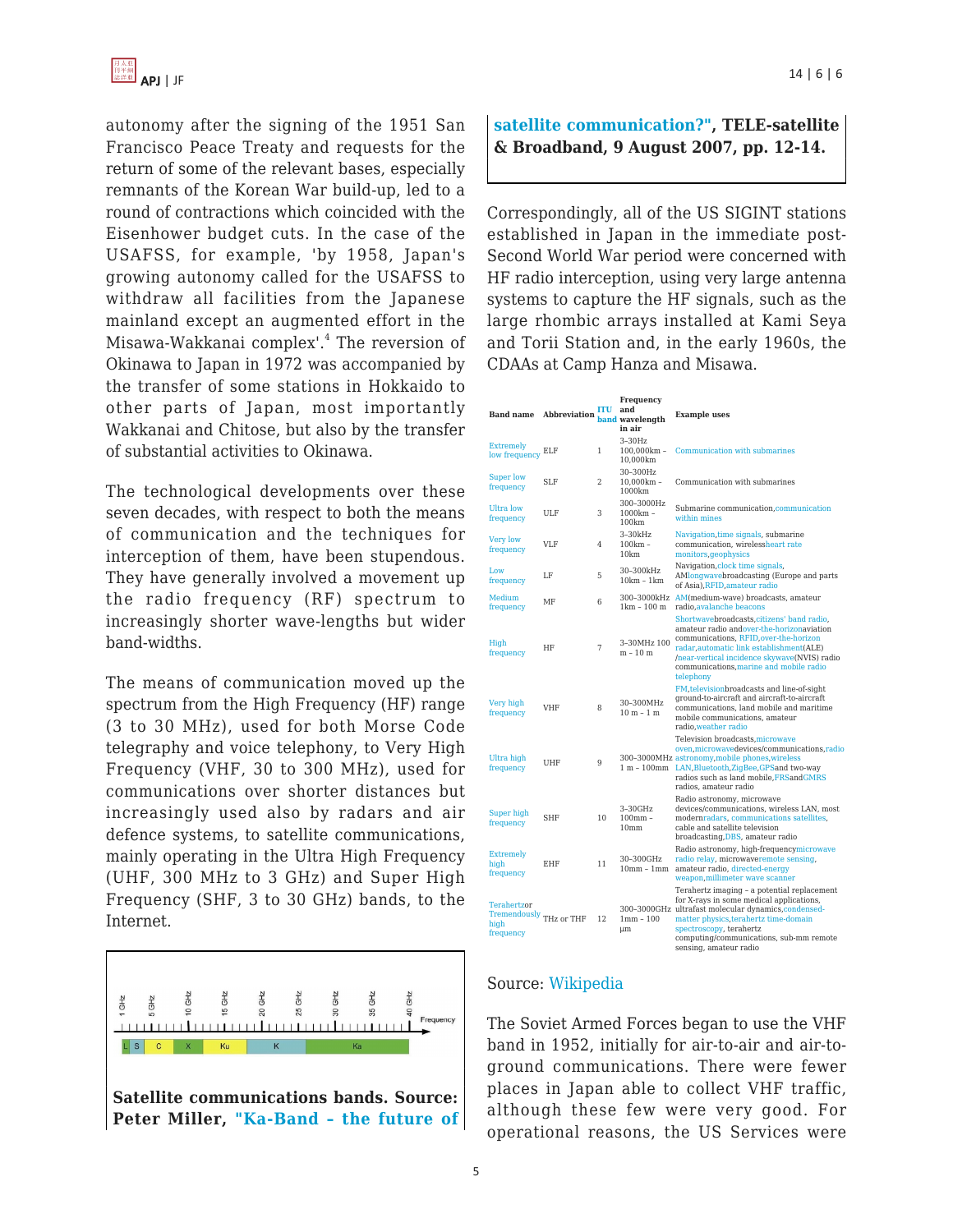

especially interested in electronic intelligence (ELINT) associated with Soviet air defences. The USAFSS installed VHF interception systems at Wakkanai in 1952, obtaining superb coverage of VHF communications around the La Perouse (or Soya) Strait and Sakhalin Island. Small VHF interception units were located at Okushiri Island, off Hokkaido's southwest coast, in 1953-57, and at Henashi Saki in northwest Honshu in 1955. The US Navy maintained a station for ELINT collection at Sakata, also facing the Sea of Japan, from 1956 to 1962. The most sophisticated groundbased system VHF/UHF intercept system was the USAFSS's AN/FLR-12, installed at Wakkanai in 1965-66. Because of line-of-sight limitations, VHF communications and ELINT are best collected by airborne systems, with SIGINT-equipped aircraft operating from such bases as Yokota, Misawa, Atsugi, and Kadena at different periods from the early 1950s through to the present day.

Sputnik 1, the first Soviet satellite (or Earth Space Vehicle), launched on 4 October 1957, transmitted telemetry on two frequencies, 20.005 and 40.002MHz. The first Soviet communications satellites, the highly-elliptical Molniya series, transmitted in the high part of the UHF band and bottom of the SHF band. Most international communications satellites transmit in the higher part of the SHF band. In the early 1960s, Wakkanai was equipped with a Trackmaster system for monitoring Soviet ESV (earth satellite vehicle) telemetry and voice communications from Soviet manned space flights. A more advanced system, code-named Bankhead II, was installed at Chitose in 1963. The Ladylove SATCOM interception system at Misawa was established in 1980 to monitor Soviet Raduga and Gorizont geosynchronous communications satellites, as well as the Molniyas, used for both civilian and military communications. In the early 1990s, with the end of the Cold War, the focus of the Ladylove operation shifted to international communications satellites, primarily carrying

civilian telephony, facsimile ('fax') and e-mail traffic.

The end of the Cold War coincided with the beginning of the World Wide Web and the Internet age. Surveillance of the Internet and computer network systems became the highest priority. NSA broadened its collection activities from concentrating almost entirely on interception of information 'in motion', as electromagnetic waves travel through the ether, to also undertaking the collection and manipulation of information 'at rest', stored on computer databases, disks and hard drives.<sup>5</sup> Intelligence became conflated with operations, with a proliferation of Information Operations (IO) and Cyber-warfare units – including the Navy's IO and Cyber-warfare units at Misawa and Yokosuka, and the DSRJ centre and the associated 315<sup>th</sup> Network Warfare Squadron at Yokota.

There have been a mind-boggling number of organisational changes involving US SIGINT activities during the post-War period. Overall, they have involved a fitful but indubitable trend toward greater centralisation and civilianisation, beginning with separate activities by the military SIGINT organisations, later called the Service Cryptologic Agencies (SCAs), progressing to multi-Service operations in the 1960s and increasing control and participation by the NSA at Fort Meade in Maryland.

The US had two Service SIGINT organisations at the end of the Second World War, the Army's Signal Security Agency, headquartered in Arlington, Virginia, and the Navy's OP-20-G, based in the Navy Department Building in Washington, D.C. The Signal Security Agency was replaced by the Army Security Agency (ASA) on 15 September 1945. The Navy's COMINT elements were collectively designated Communications Supplementary Activities (OP-20-2) on 10 July 1946; they became the Naval Security Group (NSG) on 28 January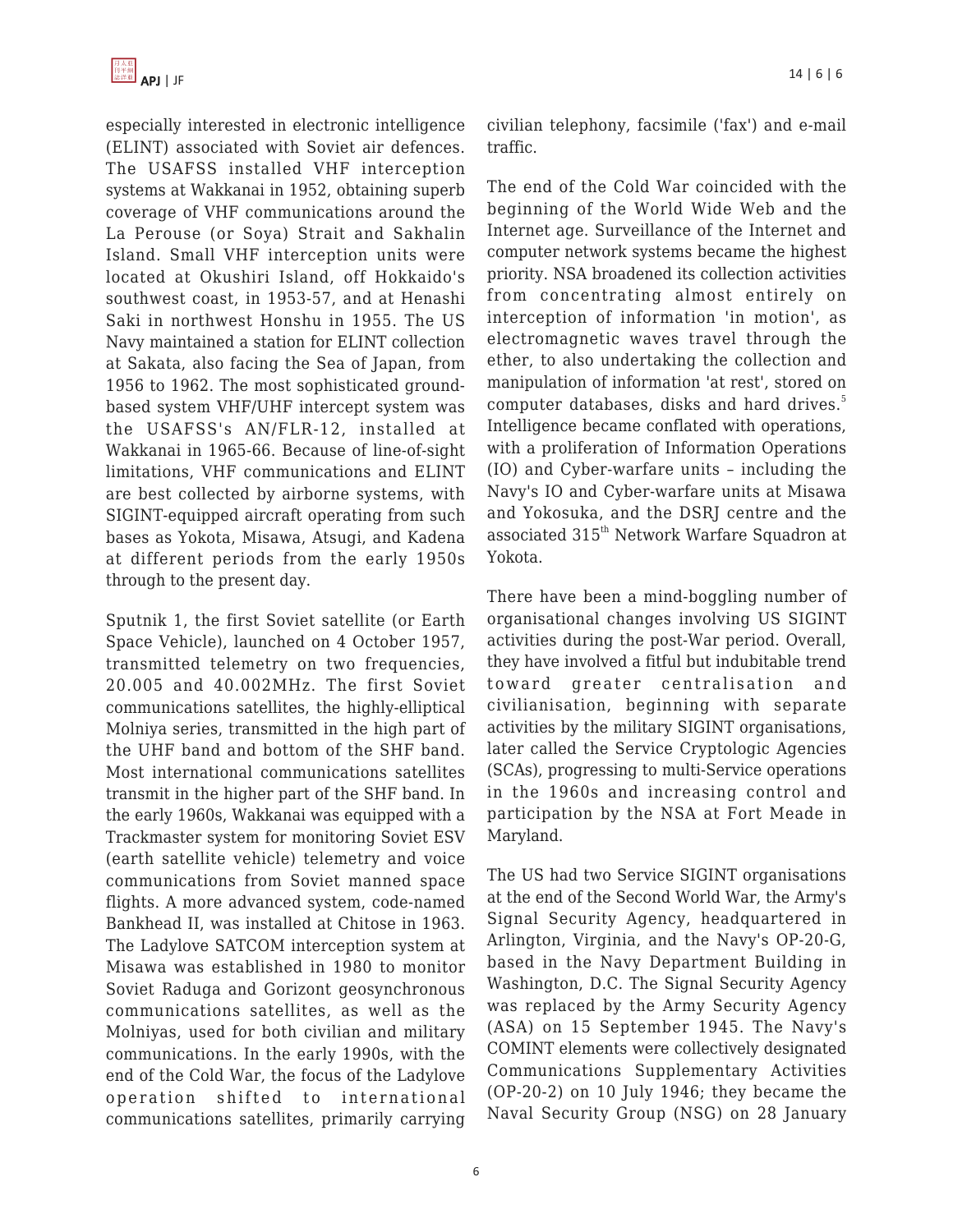1950. The US Air Force was established as a separate Service on 18 September 1947 and established its own SIGINT organisation, the Air Force Security Group on 23 June 1948, renamed the US Air Force Security Service (USAFSS), at Arlington Hall on 20 October 1948.

The Armed Forces Security Agency (AFSA) was established by a directive from the Secretary of Defense on 20 May 1949, which placed it 'under the direction and control of the Joint Chiefs of Staff', to provide some coordination of the Service SIGINT activities. However, the AFSA was frustrated by poor Service cooperation, and, after it failed to provide any warning of the North Korean attack on South Korea on 25 June 1950 and the massive Chinese intervention on 25 October 1950, President Harry S. Truman directed on 13 December 1951 that its performance be reviewed and recommendations made to improve the effectiveness of US COMINT activities.<sup>6</sup> The review team, chaired by George A. Brownell and known as the Brownell Committee, found that the AFSA was founded and functioned as 'a compromise', promoting some cooperation between the Service agencies but allowing them to operate as independent, vertically-organised agencies subject to the command and control of their respective Services.<sup>7</sup>

The report of the Brownell Committee led directly to the establishment of the NSA by Presidential directive on 24 October 1952. The NSA was placed organisationally within the Department of Defense, directly subordinate to the Secretary of Defense, and responsible for COMINT activities at the 'national' level, with Service prerogatives relegated to secondary status.<sup>8</sup> However, the Services retained primary responsibility for operational and tactical COMINT activities, as well as for ELINT collection and processing, which they regarded as indispensible for operational planning.

It took several more years before the mechanics of Service support for NSA COMINT collection and processing activities could be agreed. This was effected in a major reorganisation in 1956, in which a dozen or so COMINT Communications Relay Centers (CCRCs) were established around the world, each providing relay services with from seven to more than 30 COMINT collection sites and command HQs. Later called CRITICOMM Relay Centers, two were located in Japan and Okinawa, providing connectivity with 11 major COMINT collection stations elsewhere in Japan/Okinawa.<sup>9</sup>

Among the SCAs, the USAFSS quickly grew to be the largest. It was renamed the Electronic Security Command (ESC) on 1 August 1979, the Air Force Intelligence Command on 1 October 1991, the Air Intelligence Agency (AIA) on 1 October 1993, and the Air Force Intelligence, Surveillance and Reconnaissance Agency (AFISRA) on 8 June 2007. The Army Security Agency (ASA) was reorganised into a new Army Intelligence and Security Command (INSCOM) in 1977. The NSG became the Navy Information Operations Command (NIOC) on 1 October 2005; it provides the components of the Navy's Tenth Fleet or Cyber Command, activated on 29 January 2010.

At the unit level, nomenclature changes have been frequent. In the case of the Air Force, units have been elevated from Flight to Squadron to Group to Wing, or reduced in backwards sequence. In the case of the Army, they have grown from Detachment to Company to Battalion to Brigade, or have shrunken vice versa. Wakkanai had nine designations from 1951 to 1972. Misawa had 20 from 1951 to 1978, and Kadena had 15 from 1955 to 1976.<sup>10</sup> The units at Misawa and Kadena have since had many further name changes.

The US SIGINT units in Japan have performed a multitude of missions, from national through strategic, operational and even tactical levels,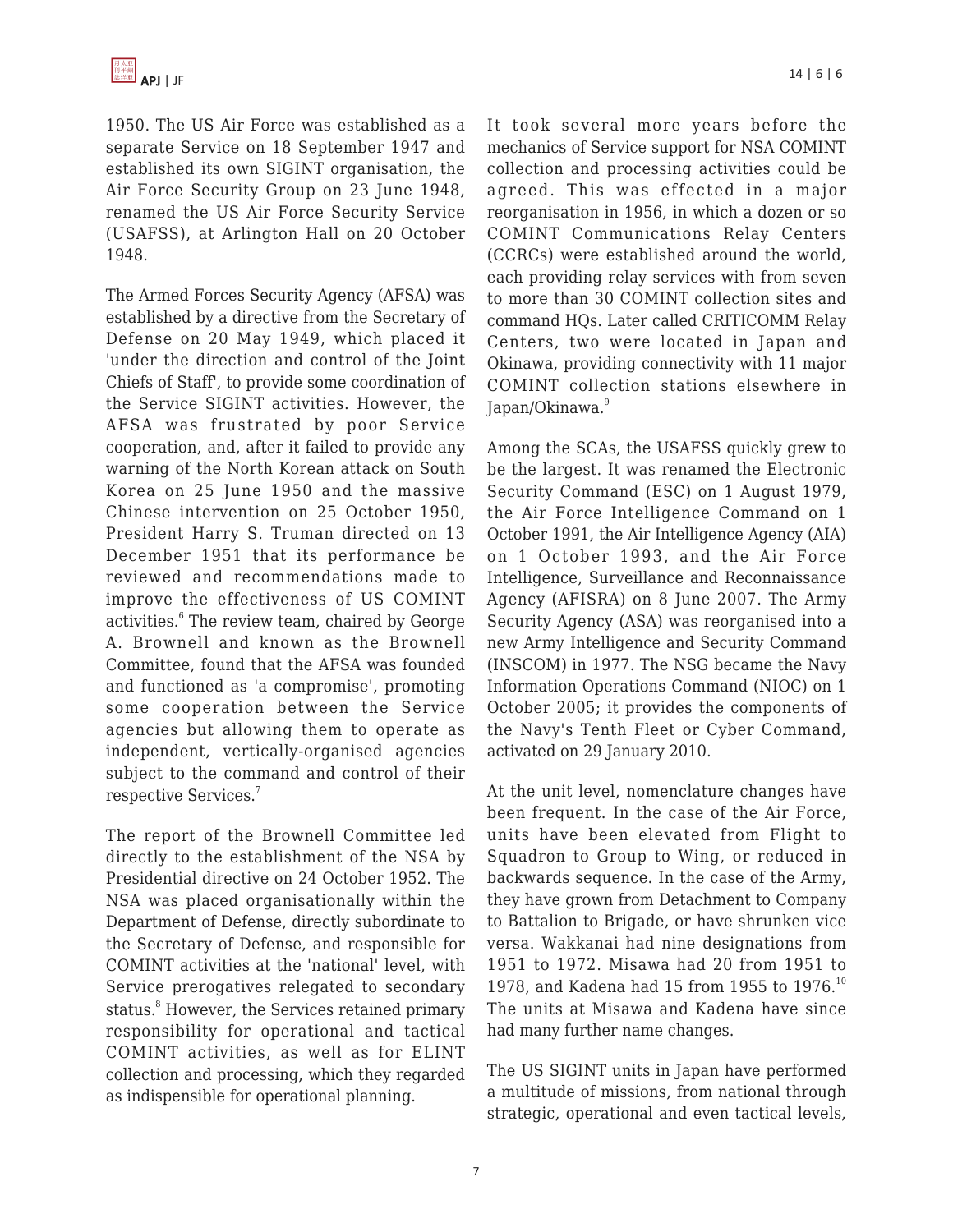in conflict areas sometimes far from Japan. At the national level, the SIGINT stations at Wakkanai and Chitose were used to intercept the telemetry of Soviet ICBM test flights into the Pacific, as well as the telemetry transmitted by Soviet satellites. Airborne systems, beginning with RB-50s based at Yokota in the late 1950s and a special USASA unit based at Atsugi from 1963 to 1972, through to RC-135S Cobra Bell aircraft which use Kadena today, have intercepted telemetry transmitted from Russian, Chinese and North Korean missile tests. The large HF DF systems were able to precisely locate the sources of transmissions thousands of kilometers deep inside the Eurasian land mass, and track Soviet Naval flotillas and missile-carrying submarines in the broad expanses of the Pacific Ocean.

The US SIGINT activities in Japan have directly supported US nuclear war planning. Traffic analysis together with HF DF triangulations identified and provided the locations of enemy command and control centres and major military operating bases for targeting purposes. Precise and up-to-date Electronic Order of Battle (EOB) data concerning adversary air defences, collected by ELINT activities, is essential for planning bomber penetration routes. The Korean War and the Vietnam War generated requirements for operational and tactical SIGINT. During the Korean War, all US SIGINT stations in Japan were involved in support activities to a greater or lesser extent, but especially those at Johnson Air Base, Ashiya, Hakata and Fushimi Momoyama (Kyoto), each of which deployed contingents to Korea. As the war in Vietnam escalated in the early 1960s, it became the principal preoccupation of the activities at Kadena, Torii Station, Camp Hanza and Onna Point in Okinawa, as well as the Pacific Command (PACOM) ELINT Center at Fuchu near Tokyo. SIGINT units based at Kami Seya and Atsugi played direct roles in support of US/Coalition forces during Operations Desert Shield and Desert Storm in Kuwait and Iraq 1990-91.<sup>11</sup>

Since September 2011, all relevant US activities have been engaged in the 'Global War on Terror', especially the Network surveillance facilities at Misawa and Yokota. For example, units at the Ladylove facility at Misawa (the 373<sup>rd</sup> Intelligence Group in 2004 and NIOC Misawa in 2012) have been commended for their contributions, while a civilian subcontractor at Ladylove stated in September 2013 that its activities there also helped 'to defeat global terrorism'.<sup>12</sup>

Throughout this whole period, the US SIGINT agencies were also responsible for a parallel mission, that of ensuring the security of US communications at all levels against interception and exploitation by potential adversaries. The first communications security (COMSEC) units were established in Japan in 1946, at Nagoya and Naha in Okinawa. The USASA sent the  $50<sup>th</sup>$  Signal Service Detachment, a COMSEC unit, from Tokyo to Korea soon after US forces entered the Korean War.<sup>13</sup> During the Vietnam War, the Navy maintained major COMSEC centres at Kami Seya (COMSEC 702) and Camp Hanza (COMSEC 704). More recently, as US forces have moved to the Internet for their own communications, including the Voice over Secure Internet Protocol (VoSIP) system for voice communications, NSA and the SCAs have established major centres in Japan for assuring the security of the Internet against hostile penetration. In Okinawa, for example, Network Operations and Security Centers have been located at Fort Buckner and Torii Station.

The Soviet military and intelligence organisations sought to determine the capabilities and purposes of the US SIGINT activities from the outset. Overflights of Wakkanai and Misawa by Soviet Air Force reconnaissance aircraft and MiG fighters were regular occurrences in the 1950s and 1960s. Japanese agents, from local Communists to bargirls ('josans') were recruited as spies. Veterans have produced numerous novelized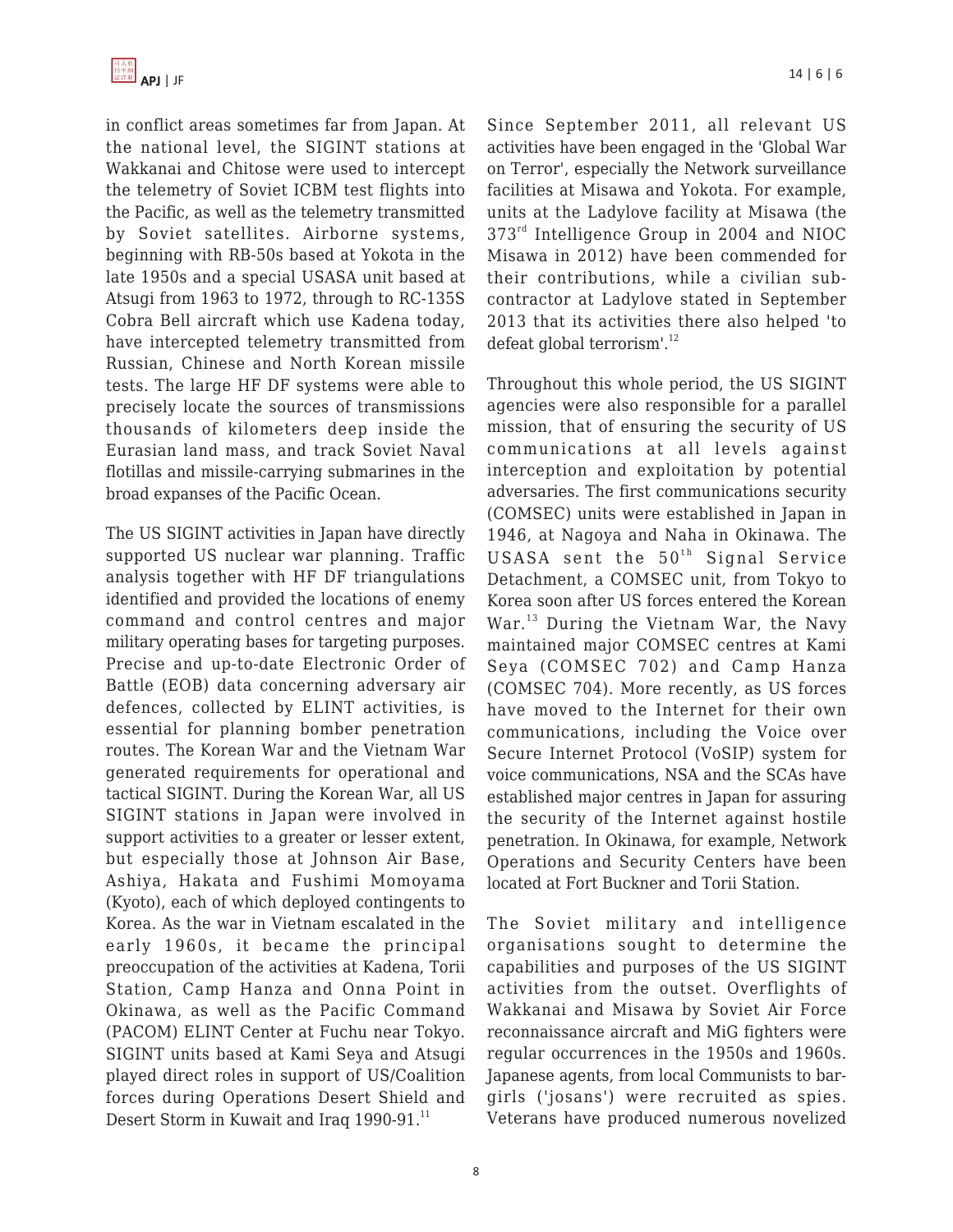

accounts of Soviet espionage activities involving local Japanese nationals at Wakkanai, Camp Oji, Shiroi, Yokota, Chitose and Misawa in the 1950s and 1960s. $^{14}$  Two NSA employees, William H. Martin and Bernon F. Mitchell, who had served together at the NSG stations at Yokosuka and Kami Seya in 1951-54, defected to the Soviet Union in 1960, providing Moscow with first-hand accounts of the activities at those places.<sup>15</sup> The capture of the USS Pueblo SIGINT collection ship by the North Koreans in January 1968 was a windfall, providing the Soviet agencies with current cryptologic materials as well as information about the roles of Kami Seya and the PACOM ELINT Center at Fuchu.<sup>16</sup> Similarly, after a Kadena-based EP-3E SIGINT collection aircraft made an emergency landing on Hainan Island on 1 April 2001, its state-of-the-art equipment was disassembled and studied by Chinese technicians before it was returned to the US six months later.

There have been many tragedies. Twelve men died in a terrible fire which engulfed the Operations Complex at Kami Seya in September 1965. The airborne SIGINT collection missions could be especially dangerous. Eighty crew members died in just five incidents in the 1950s and 1960s – 33 aboard three aircraft based at Yokota were killed in deliberate shoot-downs by Soviet fighters (on 19 June 1952, 7 October 1952 and 29 July 1953), 16 others met an unknown fate somewhere over the Sea of Japan while on a flight from Yokota on 10 September 1956. A US Navy EC-121M SIGINT aircraft based at Atsugi was shot down by North Korean fighters, killing all 31 men aboard, on 15 April 1969. Several others died in other incidents in which the aircraft managed to land safely back in Japan.<sup>17</sup> One crew member was killed when the North Koreans seized the Pueblo was seized in January 1968; all of the remaining 82 were brutally tortured while held in captivity over the next 11 months. $^{18}$ 

Many major figures in the history of US SIGINT activities served in Japan at one time or another. Edward J. Snowden, the famous NSA 'whistle-blower', was stationed at the NSA post at Yokota from 2009 to 2012; he says that it was while he was at Yokota that he first appreciated the scale of NSA's global civilian Internet monitoring and data-mining activities and decided to expose them.<sup>27</sup>

The full report is available [here](http://nautilus.us4.list-manage.com/track/click?u=0de7e0e84dc3aff619f936a70&id=a386040d93&e=1bee2c9c27) [6MB].

Recommended citation: Desmond Ball and Richard Tanter, "US Signals Intelligence (SIGINT) Activities in Japan 1945 – 2015: A Visual Guide", The Asia-Pacific Journal, Vol. 14, Issue 6, No. 8, March 15, 2016.

### **Related articles**

- Richard Tanter, Australia in America's Third Iraq War [http://apjjf.org/2014/12/51/Richard-Tante](https://apjjf.org/2014/12/51/Richard-Tanter/4238.html) [r/4238.html](https://apjjf.org/2014/12/51/Richard-Tanter/4238.html)
- Vince Scappatura, [The US 'Pivot to Asia',](https://apjjf.org/-Vince-Scappatura/4178) [the China Spectre and the Australian-](https://apjjf.org/-Vince-Scappatura/4178)[American Alliance](https://apjjf.org/-Vince-Scappatura/4178)
- Richard Tanter, [The US Military](https://apjjf.org/-Richard-Tanter/4025) [Presence in Australia: Asymmetrical](https://apjjf.org/-Richard-Tanter/4025) [Alliance Cooperation and its Alternatives](https://apjjf.org/-Richard-Tanter/4025)
- Richard Tanter, [An Australian Role in](https://apjjf.org/-Richard-Tanter/3901) [Reducing the Prospects of China-Japan](https://apjjf.org/-Richard-Tanter/3901) [War over the Senkakus/Diaoyutai?](https://apjjf.org/-Richard-Tanter/3901)

Desmond Ball is Emeritus Professor at the Australian National University (ANU). He was a Special Professor at the ANU's Strategic and Defence Studies Centre from 1987 to 2013, and he served as Head of the Centre from 1984 to 1991.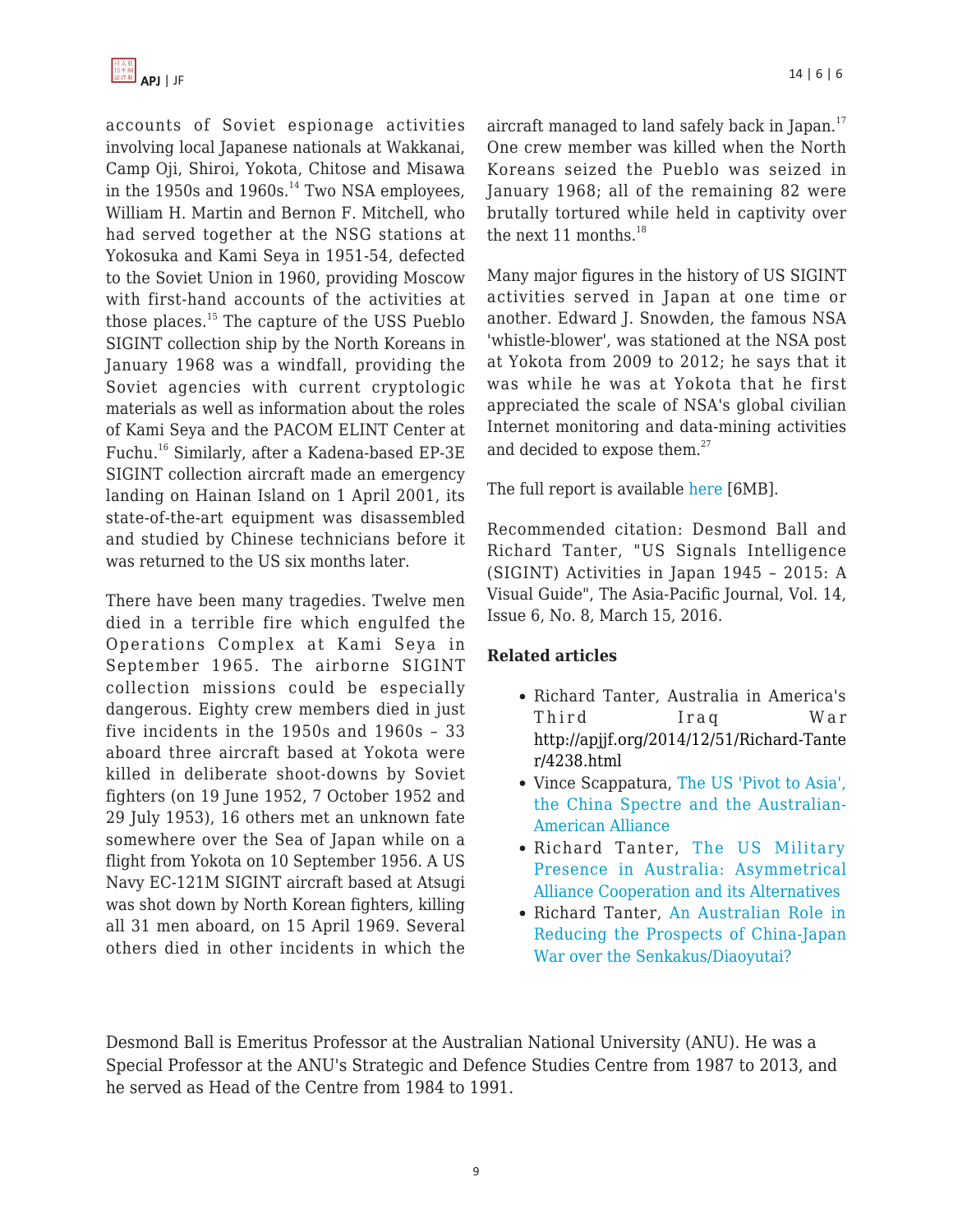Richard Tanter is Senior Research Associate at Nautilus Institute for Security and Sustainability and Director of the Nautilus Institute at the Royal Melbourne Institute of Technology. A Japan Focus associate, he has written widely on Japanese security policy, including 'With Eyes Wide Shut: Japan, Heisei Militarization and the Bush Doctrine' in Melvin Gurtov and Peter Van Ness (eds.), *[Confronting the Bush Doctrine: Critical Views from the](http://www.routledge.com/9780415355346) [Asia-Pacific](http://www.routledge.com/9780415355346)*, (New York: Routledge, 2005). He co-edited, with Gerry Van Klinken and Desmond Ball, *[Masters of Terror: Indonesia's Military and Violence in East Timor](http://books.google.com/books?id=DJ5xk_-Hu58C&dq=Masters+of+Terror:+Indonesia)*.

# **Notes**

<sup>1</sup> Thomas R. Johnson, [American Cryptology During the Cold War, 1945-1989. Book II:](http://www2.gwu.edu/~nsarchiv/NSAEBB/NSAEBB441/docs/doc%201%202008-021%20Burr%20Release%20Document%201%20-%20Part%20A2.pdf) [Centralization Wins, 1960-1972](http://www2.gwu.edu/~nsarchiv/NSAEBB/NSAEBB441/docs/doc%201%202008-021%20Burr%20Release%20Document%201%20-%20Part%20A2.pdf), (Center for Cryptologic History, National Security Agency, 1995), p. 306.

2 James E. Pierson, *A Historical Study of the Organizational Development of United States Air Force Security Service, 1970-1974*, (United States Air Force Security Service, Kelly AFB, San Antonio, Texas, 15 September 1974), p. 11.

3 Travis J. Tritten, ['Pentagon Budget Cuts Take First Toll in Japan'](http://www.stripes.com/news/pacific/japan/pentagon-budget-cuts-take-first-toll-in-japan-england-1.269990), *Stars and Stripes*, 26 February 2014.

4 Josh Chapman, *A Special Historical Study of the Organizational Development of the United States Air Force Security Service, 1948-1966*, (HQ United States Air Force Security Service, San Antonio, Texas, 1 February 1967), pp. 35-36.

5 James Bamford, *Body of Secrets: How America's NSA and Britain's GCHQ Eavesdrop on the World*, (Century, London, 2001), p. 480.

<sup>6</sup> George A. Brownell, *The Origin and Development of the National Security Agency*, (Aegean Park Press, Laguna Hills, California, 1981), pp. 30, 81.

 $^7$  Ibid., p. 64.

<sup>8</sup> George F. Howe, ['The Early History of NSA',](https://www.nsa.gov/public_info/_files/cryptologic_spectrum/early_history_nsa.pdf) *Cryptologic Spectrum*, (Vol. 4, No. 2), Spring 1974, p. 17.

9 'Notes by the Secretaries to the Joint Communications-Electronics Committee', *Revision of Interim Outline Plan for Telecommunications Support of National Security Agency*, (JCRC 1371/1, 19 July 1956), Appendix C to Enclosure A.

<sup>10</sup> Larry Tart, *Freedom Through Vigilance: History of U.S. Air Force Security Service (USAFSS). Volume III: USAFSS Ground Sites in Alaska and the Far East*, (Infinity Publishing, West Conshoshocken, Pennsylvania, 2010), pp. 1602-1604.

<sup>11</sup> Douglas Easton, 'Gulf War Diary', *NCVA Cryptolog*, (Kami Seya Special Edition, Fall 1997), pp. 35-37; and ['VQ-1 History'](http://www.vpnavy.org/vq1_1950.html), *U.S. Navy Patrol Squadrons*.

<sup>12</sup> Class Pedro Rodriguez, ['NIOC Misawa Changes Command',](http://www.dvidshub.net/news/90046/nioc-misawa-changes-command#.U7zy-EBade5) *DVIDS*, 15 June 2012; and ['Data](http://www.japanjobs77.com/job/DATA_ENTRY_OPERATOR_2_Job_Misawa_AOMORI_JP-17657492.html) [Entry Operator 2 Job \(Misawa, Aomori, JP\)'](http://www.japanjobs77.com/job/DATA_ENTRY_OPERATOR_2_Job_Misawa_AOMORI_JP-17657492.html), *Jobs77*.

<sup>13</sup> Dave Whitney, ['Torii/Sobe/Okinawa COMSEC Operations'](http://www.mlrsinc.com/asaokinawa/newsletters/ToriiTyphoon0711.pdf), *Torii Tribune: Official Newsletter of ASA Okinawa*, (Vol. 10, No. 2), July 2011, p. 3.

<sup>14</sup> See, for example, Bill Person, *The Ravenworks Sanction: A Novel*, (BookSurge, 2004); W. T.